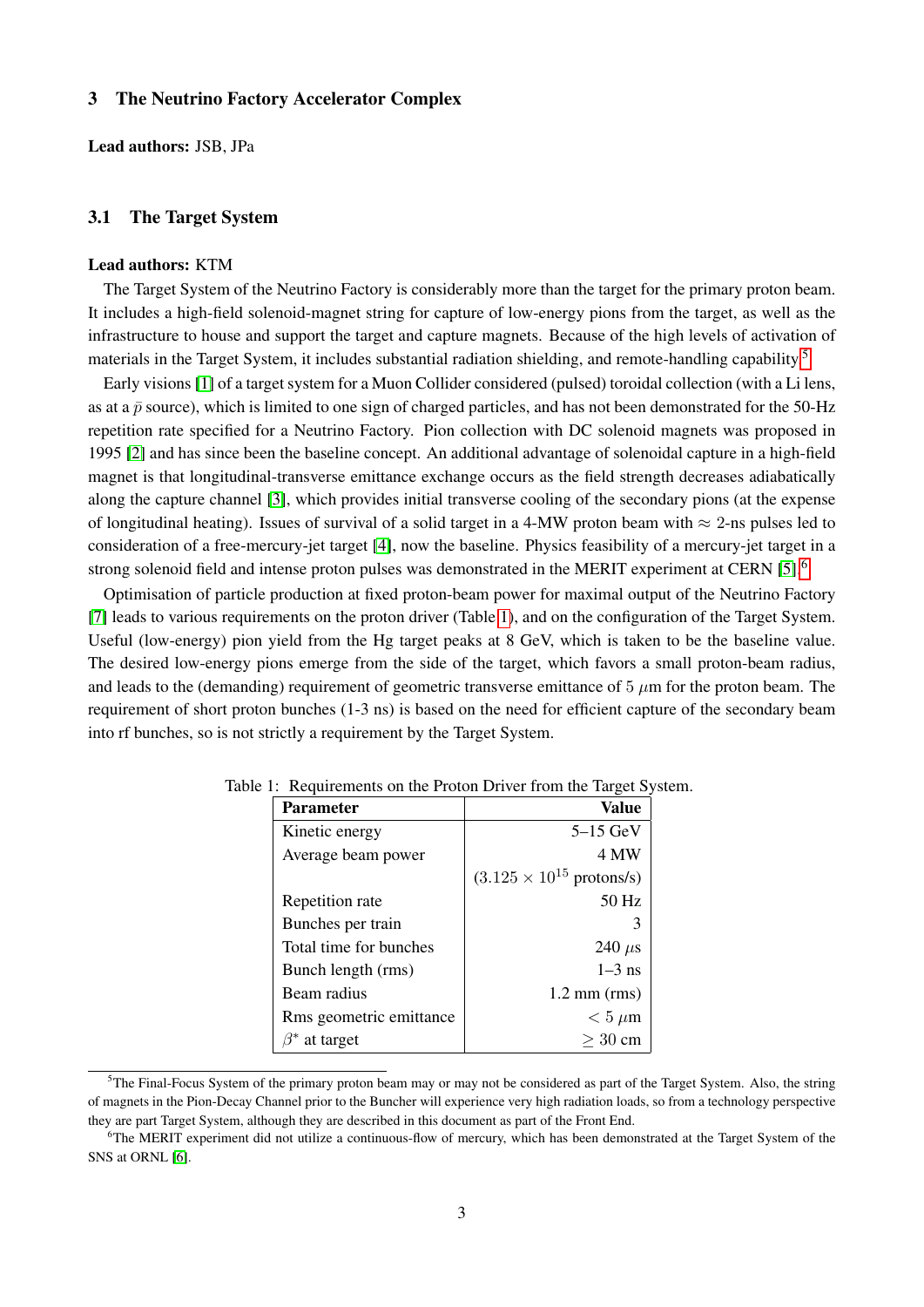Pion production is maximized when the radius of the jet target is about 3 times that of the proton-beam rms radius, and the proton beam and target have a small tilt with respect to the axis of the capture-solenoid capture. The latter implies that the primary proton beam does not point into the Decay Channel, but off to the side of the Target System, where the mercury-collection pool serves as the beam dump.<sup>[7](#page-1-0)</sup> The proton beam will disrupt the liquid target over most of its effective length ( $\approx$  2 interaction lengths = 30 cm), so the requirement of a fresh region of the jet as the target at 50 Hz implies the jet velocity must be 20 m/s (which also implies that gravitational curvature of the jet is negligible).

Useful particle production is higher for higher peak magnetic field in the Target System, and 20 T is taken as the baseline value. This is beyond the capability of a Nb-based superconducting magnet, so a hybrid magnet with a 15-T Nb<sub>3</sub>Sn outer coil and a 5-T Cu inner coil is specified. Such a hybrid magnet (with 45 T peak field) has been constructed at the NHMFL [\[8\]](#page-2-7).

The magnetic field in the target system "tapers" down from the peak of 20 T to 1.5 T in the Decay Channel that begins 15 m from the target.

The requirement of dissipation of the 4-MW proton-beam power inside the Target System is a major driver of the system design. Radiation damage to magnet conductors, particularly to organic insulation, limits their useful lifetime to  $\approx 10$  years of  $10^7$  operational seconds if the energy deposition by secondary radiation is 0.1 mW/g [\[9\]](#page-2-8) (sometimes called the ITER limit). Simulations of energy deposition by FLUKA and MARS codes indicate that the inner radius of superconducting coils near the target must be 1.2 m to satisfy the ITER limit, via internal radiation shielding by He-gas-cooled tungsten beads. This large radius implies the magnets of the Target System would have a stored energy of  $\approx 3$  GJ, comparable to that of the ITER Central Solenoid [\[10\]](#page-2-9) and the CMS central solenoid [\[11\]](#page-2-10).

The 5-T Cu coil insert would experience much larger radiation dose, such that organic insulation could not be used; rather a MgO-insulated conductor is required, as developed at KEK [\[12\]](#page-2-11).

Some 15% of the proton-beam energy is transported into the Decay Channel, mostly via scattered beam protons (and protons from nuclear breakup in the target). This requires mitigation via a chicane in the Decay Channel, and implies that the magnets in this channel must also be designed for high radiation dose, as in the Target System.

A vertical section of the Target System is shown in Fig. [1,](#page-1-1) and the target region, with the 20-T hybrid capture solenoid is shown in more detail in Fig. [2.](#page-2-12) This magnet module weighs  $\approx 200$  tons, which sets the scale for the infrastructure required for the Target System.



<span id="page-1-1"></span>Figure 1: Vertical section of the three magnet modules of Target System (which nominally ends at  $z = 1500$ ) cm) and the first two modules of the Decay Channel.

<span id="page-1-0"></span> $7$ Mitigation is required of splashes in this pool due to the entering mercury jet and the noninteracting part of the proton beam.